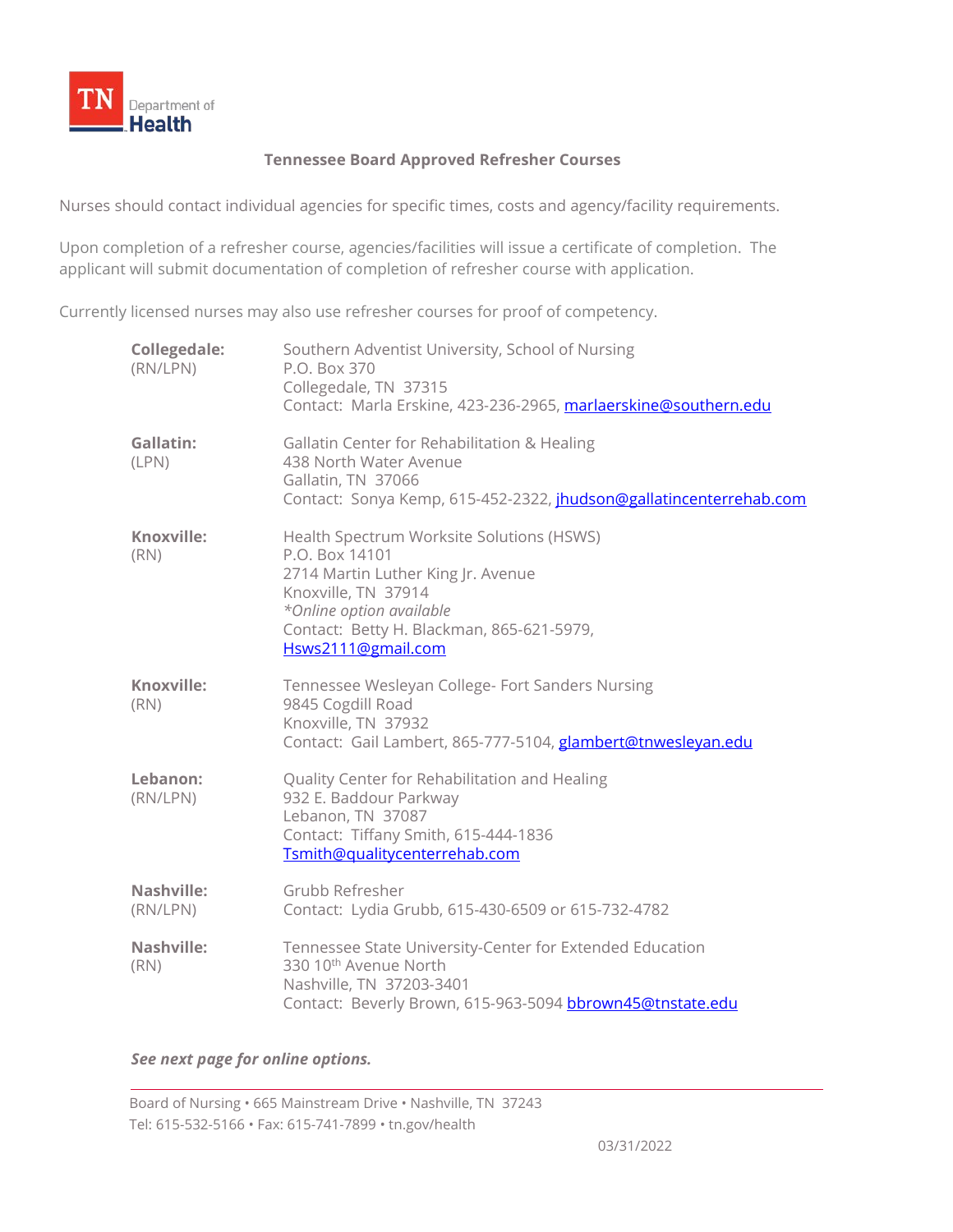

| Online:                | Health Spectrum Worksite Solutions (HSWS) |
|------------------------|-------------------------------------------|
| <b>Health Spectrum</b> | 2111 Linden Avenue                        |
| <b>Worksite</b>        | Knoxville, TN 37917                       |
| <b>Solutions</b>       | Contact: Betty H. Blackman, 865-621-5979, |
| (RN)                   | hsws@bellsouth.net                        |

| <b>Online:</b>          | South Dakota State University - College of Nursing |
|-------------------------|----------------------------------------------------|
| <b>South Dakota</b>     | <b>Continuing Nursing Education</b>                |
| <b>State University</b> | Box 2275, Wagner Hall 207                          |
| (RN & LPN)              | Brookings, SD 57007-0098                           |
|                         | SDSU.ContinuingNursingEducation@sdstate.edu        |
|                         | www.sdstate.edu/nursing/refresher-course-rn        |
|                         | www.sdstate.edu/nursing/refresher-course-lpn       |

| Online:            | Connecticut League for Nursing                                    |
|--------------------|-------------------------------------------------------------------|
| <b>NLN</b>         | 110 Washington Avenue, Lower Level                                |
| <b>Connecticut</b> | North Haven, CT 06473                                             |
| (RN)               | Contact: Peggy Mallick, 203-691-5013 peggy@ctleaguefornursing.org |
|                    | www.ctleaguefornursing.org                                        |

| <b>Online:</b><br>Sigma Theta Tau | Return to Nursing: A Refresher Program- Online Course                                                                                                                                 |
|-----------------------------------|---------------------------------------------------------------------------------------------------------------------------------------------------------------------------------------|
| (RN)                              | Accredited by the American Nurses Credentialing Center's Commission on<br>Accreditation. The program certificate will be awarded after successful<br>completion of all seven courses. |
|                                   | www.sigmamarketplace.org/return-to-nursing-nursing-as-a-profession-<br>and-discipline-online-course.html                                                                              |